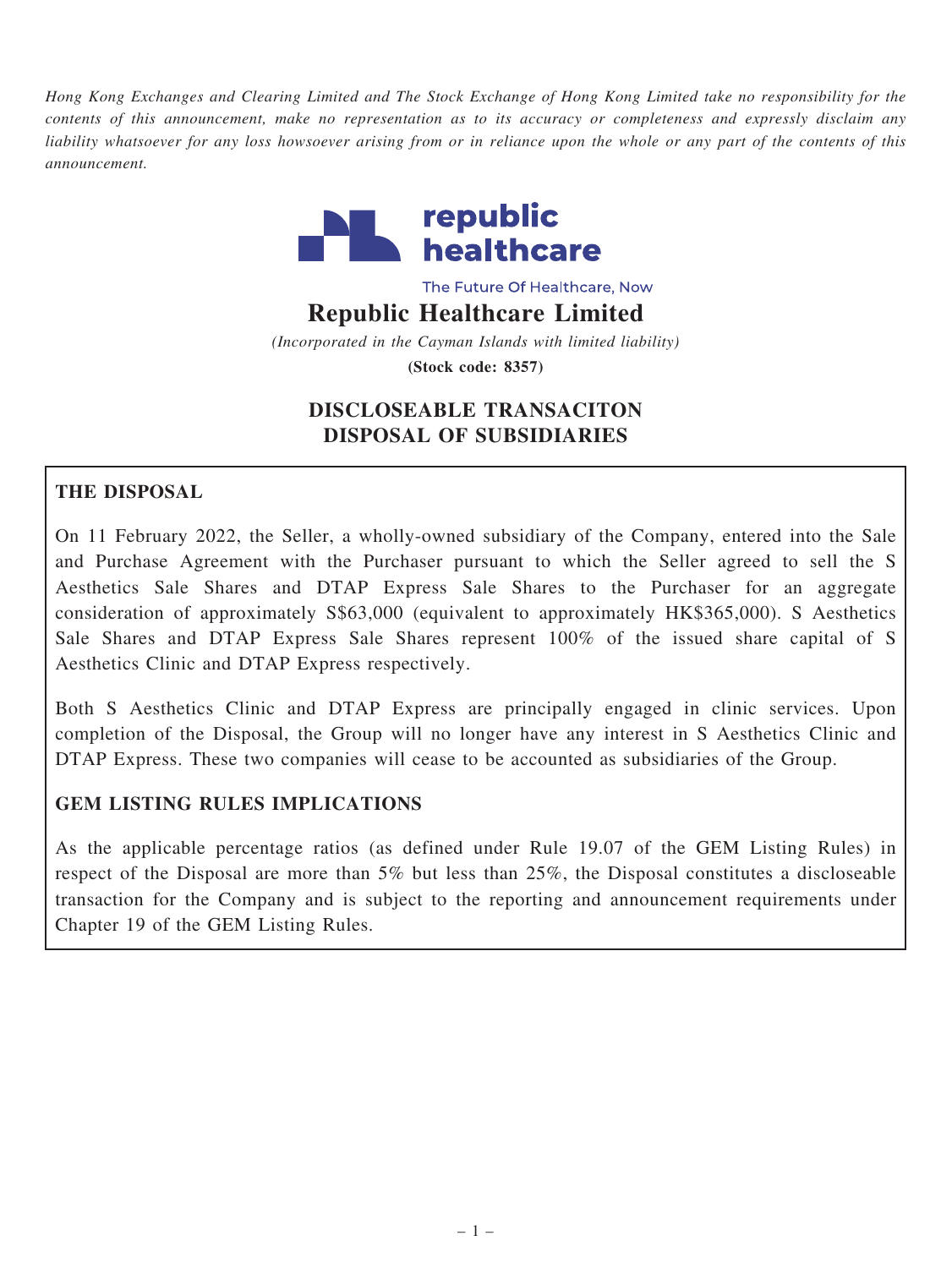### THE SALE AND PURCHASE AGREEMENT

On 11 February 2022, the Seller and the Purchaser entered into the Sale and Purchase Agreement in relation to the Disposal. The salient terms of the Sale and Purchase Agreement are summarized below:

#### Subject matter

The Seller has agreed to sell S Aesthetics Sale Shares and DTAP Express Sale Shares to the Purchaser. S Aesthetics Sale Shares and DTAP Express Sale Shares represent 100% of the issued share capital of S Aesthetics Clinic and DTAP Express respectively.

#### Consideration

The consideration for S Aesthetics Disposal ("S Aesthetics Consideration") is S\$41,000 and the consideration for DTAP Express Disposal (''DTAP Consideration'', together with S Aesthetic Consideration collectively referred to as ''Aggregate Consideration'') is S\$22,000. The Aggregate Consideration in the amount of S\$63,000 (equivalent to approximately HK\$365,000) will be paid by bank transfer on completion.

The Aggregate Consideration was determined after arm's length negotiations between the parties with reference to (i) the performance of S Aesthetics Clinic and DTAP Express in the past years; and (ii) the net asset value of S Aesthetics Clinic and DTAP Express.

Accordingly, the Directors consider that the Aggregate Consideration and the terms and conditions of the Sale and Purchase Agreement are fair and reasonable and are in the interest of the Company and the Shareholders as a whole.

#### **Conditions**

Completion of the Disposal is conditional upon the satisfaction of, among others, the following conditions:

- (a) that the Seller owns 100% of the issued shares of S Aesthetics Clinic and DTAP Express;
- (b) that S Aesthetics Sale Shares and DTAP Express Sale Shares are fully paid-up and non-assessable;
- (c) that no agreement or option exists pursuant to which S Aesthetics Clinic or DTAP Express is or may be obliged to issue further shares of its authorized capital;
- (d) that S Aesthetics Sale Shares and DTAP Express Sale Shares are sold free and clear of all liens, encumbrances and charges;
- (e) that any consent required for the transfer of S Aesthetics Sale Shares and DTAP Express Sale Shares in accordance with the Purchaser's direction is given;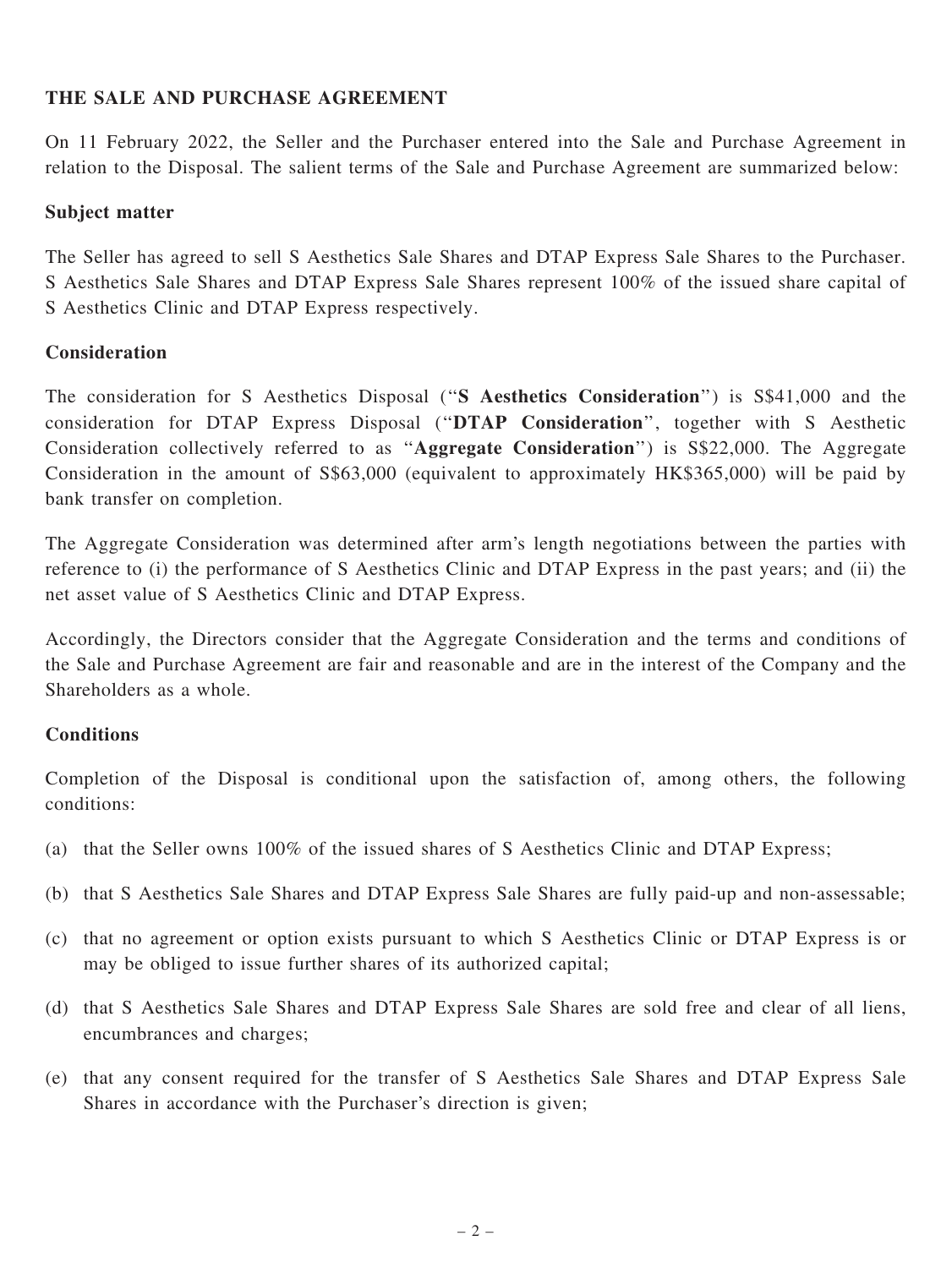- (f) that each of S Aesthetics Clinic or DTAP Express is duly incorporated, validly subsisting and in good standing under the laws of its jurisdiction of incorporation;
- (g) that each of S Aesthetics Clinic or DTAP Express is not party to any collective agreement with a labor union;
- (h) that the Seller gives the Purchaser and all duly authorized representatives of the Purchaser full and complete access during normal business hours to the business premises and corporate, business, accounting, tax and employment records of S Aesthetics Clinic or DTAP Express for the purpose of investigating the business and affairs of S Aesthetics Clinic or DTAP Express;
- (i) that the Purchaser obtains financing on terms satisfactory to the Purchaser to complete the purchase;
- (j) that the Seller supplies or delivers on closing all of the closing documents.

If the conditions precedent to the Sales and Purchase Agreement have not been fully satisfied or waived on or before 10 March 2022, the Sale and Purchase Agreement shall cease and terminate and neither party shall have any obligations and liabilities towards each other thereunder save for any antecedent breaches of the terms thereof.

## INFORMATION ON THE COMPANIES FOR DISPOSAL

### S Aesthetics Clinic

S Aesthetics Clinic is a limited liability company established in Singapore in 11 December 2018 and is principally engaged in clinics and other general medical services.

The unaudited net asset value of S Aesthetics Clinic was approximately S\$12,000 as at 30 November 2021. The audited financial results of S Aesthetics Clinic for the two years ended 31 December 2020 and the unaudited financial results for the 11 months ended 30 November 2021 are as follows:

|                                  |                                   |                | For the                     |  |
|----------------------------------|-----------------------------------|----------------|-----------------------------|--|
|                                  |                                   |                | 11 months                   |  |
|                                  | For the year ended<br>31 December |                | ended<br><b>30 November</b> |  |
|                                  |                                   |                |                             |  |
|                                  | 2019                              | 2020           | 2021                        |  |
|                                  | $S\mathcal{S}$                    | $S\mathcal{S}$ | $S\mathcal{S}$              |  |
| Loss before and after income tax | 31,374                            | 82,354         | 617,379                     |  |

Subject to final audit, it is expected that the Group will realise a gain on disposal of approximately S\$29,000, which is calculated by reference to the unaudited carrying value of S Aesthetics Clinic as at 30 November 2021.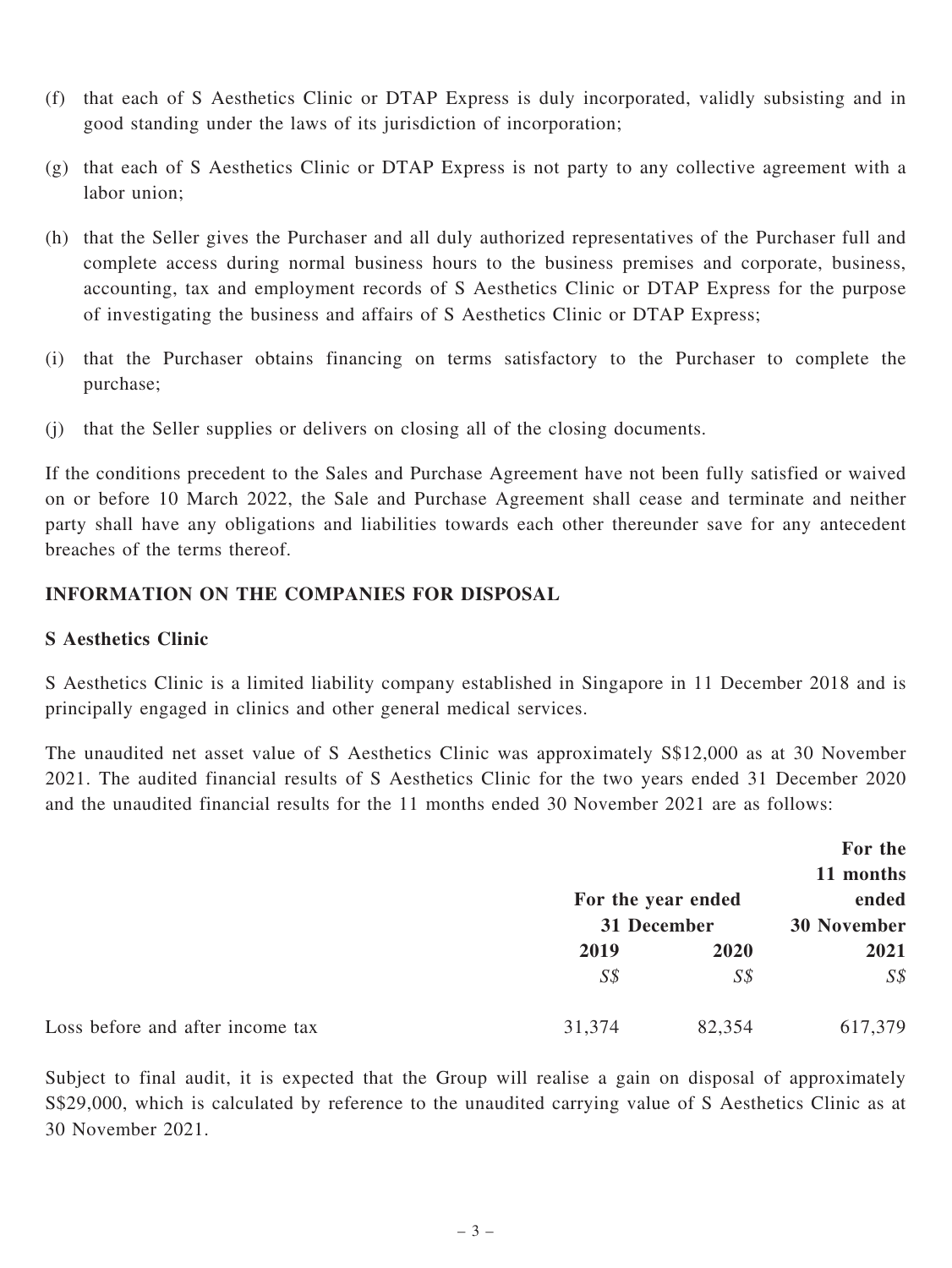Upon completion of the Disposal, the Group will no longer have any interest in S Aesthetics Clinic and DTAP Express will cease to be accounted as a subsidiary of the Group.

## DTAP Express

DTAP Express is a limited liability company established in Singapore in on 20 February 2019 and is principally engaged in medical general practice clinic services.

The unaudited net asset value of DTAP Express was approximately S\$21,000 as at 30 November 2021. The audited financial results of DTAP Express for the two years ended 31 December 2020 and the unaudited financial results for the 11 months ended 30 November 2021 are as follows:

|                                 |                |                    | For the            |  |
|---------------------------------|----------------|--------------------|--------------------|--|
|                                 |                |                    | 11 months          |  |
|                                 |                | For the year ended | ended              |  |
|                                 | 31 December    |                    | <b>30 November</b> |  |
|                                 | 2019           | 2020               | 2021               |  |
|                                 | $S\mathcal{S}$ | $S\mathcal{S}$     | $S\mathcal{S}$     |  |
| Profit/(Loss) before income tax | 19,995         | (22, 169)          | (96, 015)          |  |
| Profit/(Loss) after income tax  | 19,995         | (22,607)           | (96, 015)          |  |

Subject to final audit, it is expected that the Group will realise a gain on disposal of approximately S\$1,000, which is calculated by reference to the unaudited carrying value of the DTAP Express as at 30 November 2021.

Upon completion of the Disposal, the Group will no longer have any interest in DTAP Express and DTAP Express will cease to be accounted as a subsidiary of the Group.

## APPLICATION OF THE CONSIDERATION

The net proceeds (after deducting other expenses in relation thereto) arising from the Disposal of approximately S\$50,000 will be used for general working capital of the Group.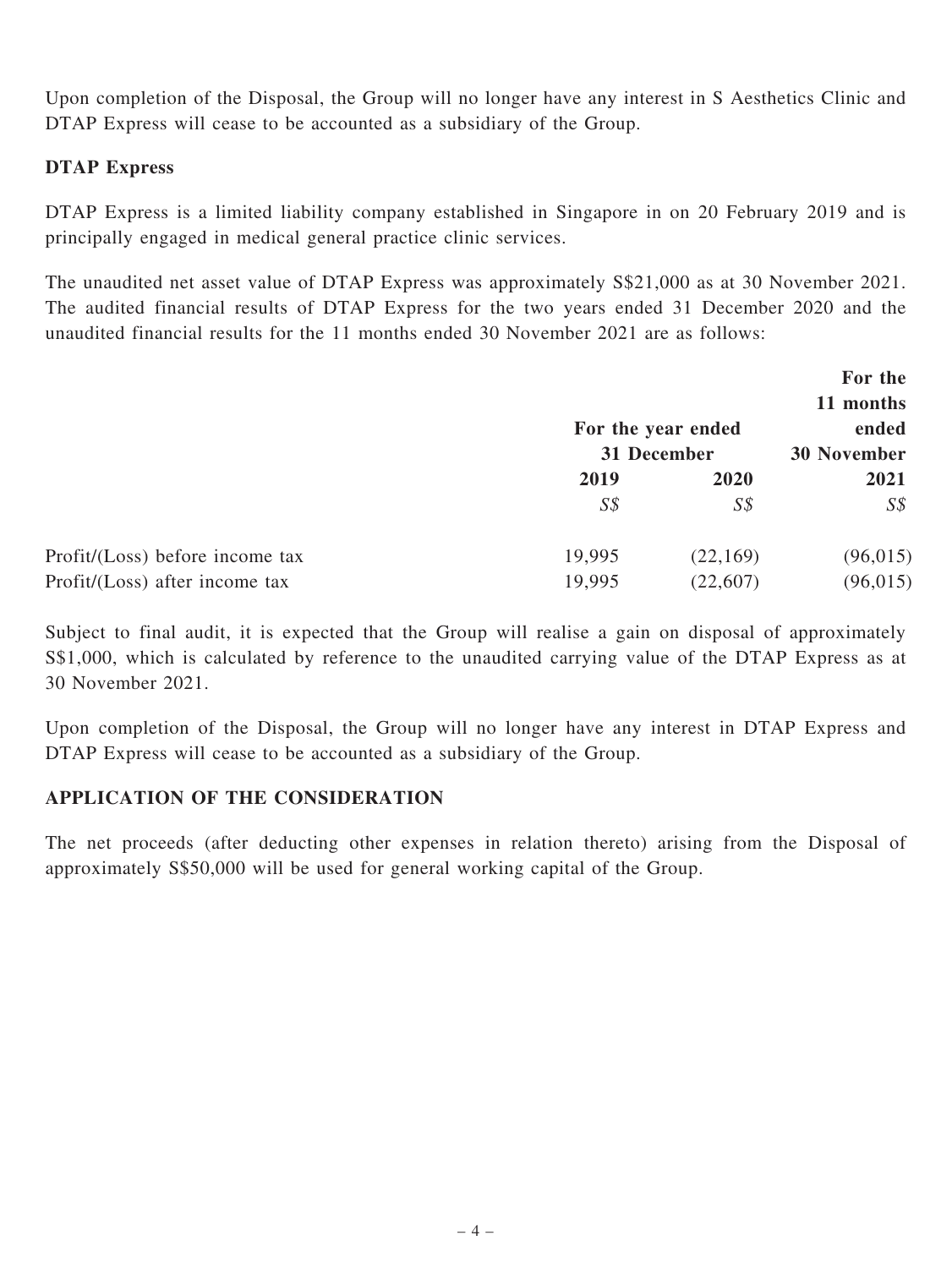### REASONS FOR THE DISPOSAL

As disclosed in the annual report of the Company for the year ended 31 December 2020, the business of the Group was significantly affected by the Covid-19 pandemic, where the aesthetic services, a key revenue contributor, was closed for 2 months or so during the circuit breaker imposed by Singapore government from April 2020 to May 2020. To add to the above situation, countries around the world including Singapore imposed travel restrictions which affected most businesses. This resulted in a lower revenue seen in some of our clinics located near to areas that are slightly more dependent on tourists.

The situation was still critical in 2021. As disclosed in the Company's announcement dated 2 February 2022, based on the preliminary assessment by the Board on the unaudited consolidated management accounts of the Group and the information currently available to the Board, the Group is expected to record a loss of approximately over S\$1 million for the year ended 31 December 2021 as compared to the net profit for the year ended 31 December 2020 of S\$66,000. Based on the preliminary review of the Group's draft financial results for the year ended 31 December 2021, barring unforeseen circumstances, the Board considers that the expected loss mainly attributable by the prolong impact of Covid-19 pandemic and its related variants (delta, delta + and Omicron), the growing number of online consult platforms offering similar services to our clinics and operated by non-healthcare companies supported by founders who have proven digital marketing credentials. Despite investing heavily in our marketing expenses to drive business into our clinics, a declining population census in Singapore, a lack of social activities due to movement controls/restrictions, as well as higher attrition rate from doctors, a key revenue driver to the business (a phenomenal akin to the ''Great Resignation'' seen in USA early 2021) contributed to the decline of revenue and widening of our losses as the year ended 31 December 2021.

Under the above circumstances, the Directors have been continuously evaluating the current business strategies of the Group with an aim to achieve the best use of its resources and improve its overall performance. The Directors consider the Disposal allows the Group to exit from subsidizing the nonperforming business of S Aesthetics Clinic and DTAP Express and create a good opportunity for the Group to restructure its strategic business position and focus its resources in pursuing development opportunities of other existing businesses of the Group.

Having considered the above, the Directors consider that the terms of the Disposal are on normal commercial terms, fair and reasonable and the Disposal is in the interests of the Company and its Shareholders as a whole.

As (i) the expected gain from Disposal (being only S\$30,000) is minimal; and (ii) the net proceeds (being only approximately S\$50,000) is not material, the Board has not arranged any specific use for the proceeds other than reserving it as general working capital.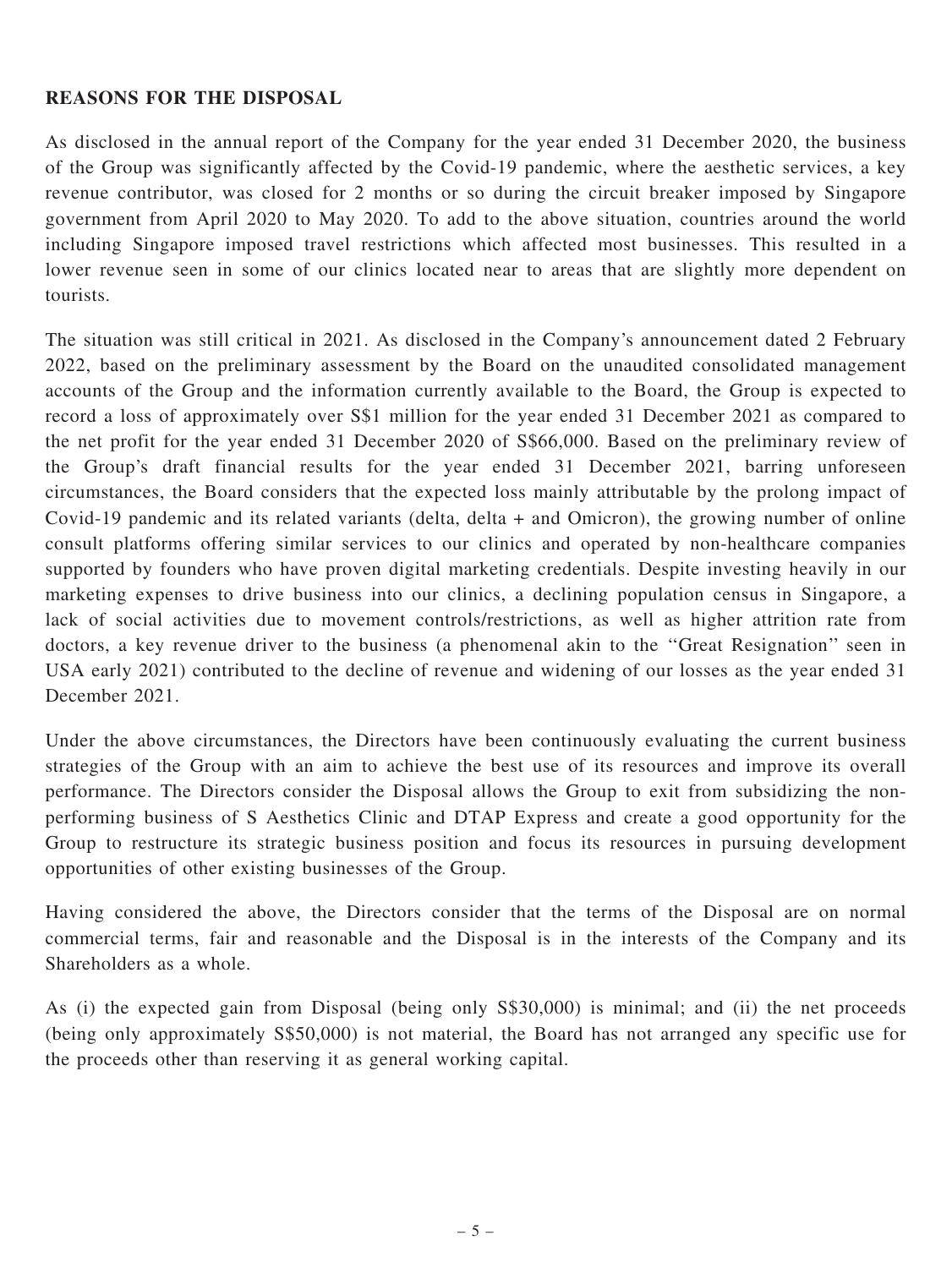## GEM LISTING RULES IMPLICATIONS

As the applicable percentage ratios (as defined under Rule 19.07 of the GEM Listing Rules) in respect of the Disposal are more than 5% but less than 25%, the Disposal constitutes a discloseable transaction for the Company and is subject to the reporting and announcement requirements under Chapter 19 of the GEM Listing Rules.

#### INFORMATION ON THE PARTIES

#### The Company

The Company is an investment holding company and the Group is are principally engaged in the operating of medical clinics business in Singapore and provision of management advisory services.

#### The Seller

The Seller is a limited liability company established in Singapore and is principally engaged in investment holding. It is an indirect wholly-owned subsidiary of the Company.

#### The Purchaser

The Purchaser is a limited liability company established in Singapore and is principally engaged in investment activities in relation to clinics and other general medical services.

To the best knowledge of the Directors, having made reasonable enquiry, the Purchaser and its ultimate beneficial owners are independent of and not connected with the Company and its connected persons.

#### DEFINITIONS

In this announcement, the following expressions shall have the meanings set out below unless the context requires otherwise:

| "Board"               | the board of directors of the Company;                                                                                                                                      |
|-----------------------|-----------------------------------------------------------------------------------------------------------------------------------------------------------------------------|
| "Company"             | Republic Healthcare Limited, a company incorporated in the Cayman<br>Islands with limited liability, the shares of which are listed on GEM<br>$(\text{stock code: } 8357);$ |
| "connected person(s)" | has the meaning ascribed to it under the Listing Rules;                                                                                                                     |
| "Director(s)"         | the director(s) of the Company;                                                                                                                                             |
| "Disposal"            | S Aesthetics Disposal and DTAP Disposal;                                                                                                                                    |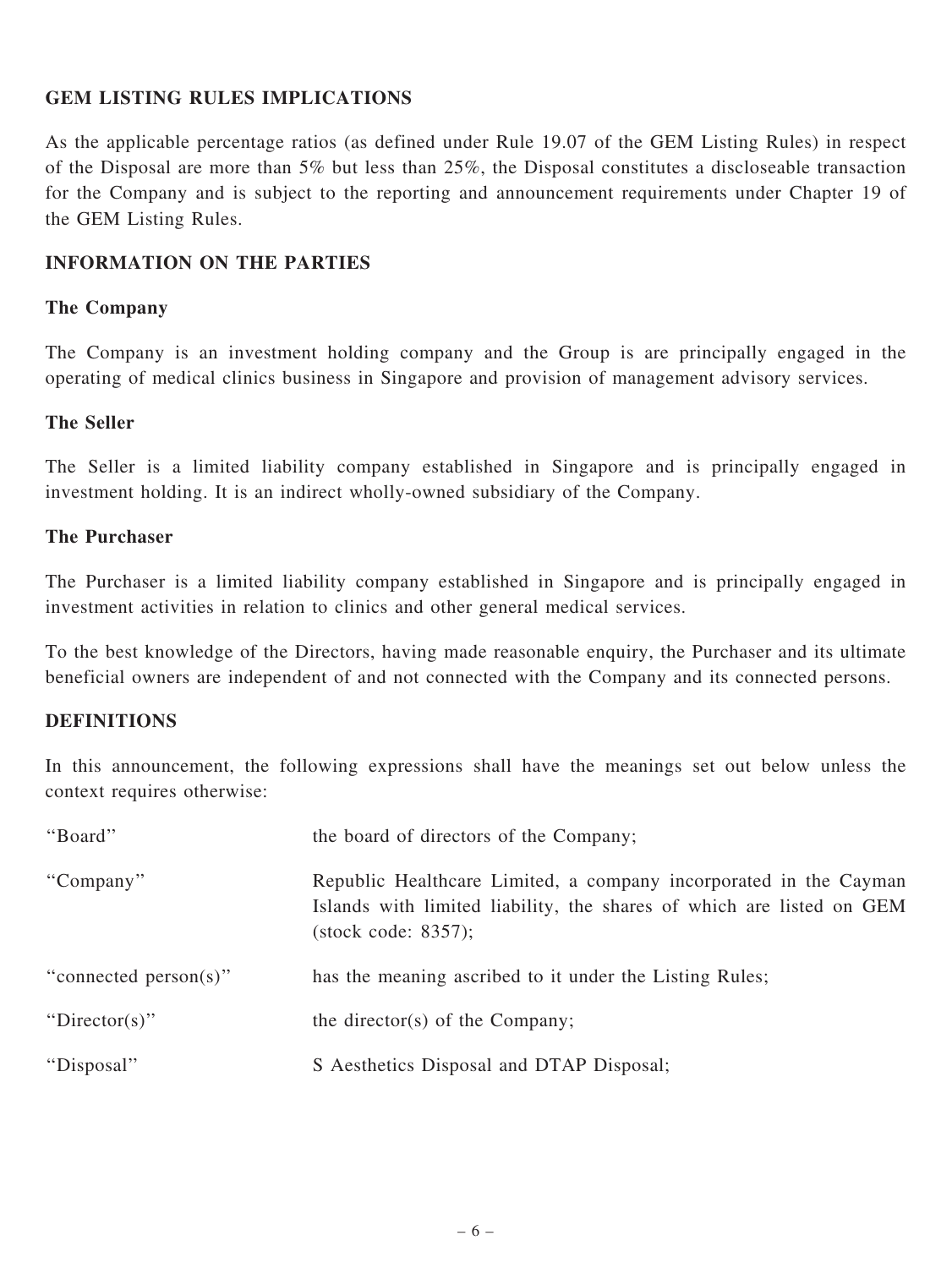| "DTAP Disposal"                   | The sale of DTAP Sale Shares by the Seller to the Purchaser;                                                                                                                             |
|-----------------------------------|------------------------------------------------------------------------------------------------------------------------------------------------------------------------------------------|
| "DTAP Express"                    | DTAP Express Ptd Ltd, a limited liability company established in<br>Singapore and a wholly-owned subsidiary of the Company as at the<br>date of the Sale and Purchase Agreement;         |
| "DTAP Sale Shares"                | 100% issued share capital of DTAP Express;                                                                                                                                               |
| "GEM"                             | the GEM of the Stock Exchange;                                                                                                                                                           |
| "GEM Listing Rules"               | the Rules Governing the Listing of Securities on GEM;                                                                                                                                    |
| "Group"                           | the Company and its subsidiaries;                                                                                                                                                        |
| "HK\$"                            | Hong Kong dollar, the lawful currency of Hong Kong;                                                                                                                                      |
| "Hong Kong"                       | the Hong Kong Special Administrative Region of the PRC;                                                                                                                                  |
| "Purchaser"                       | Anthea Holdings Ptd Ltd, a limited liability company incorporated in<br>Singapore;                                                                                                       |
| "S Aesthetics Clinic"             | S Aesthetics Clinic Ptd Ltd, a limited liability company incorporated in<br>Singapore and a wholly-owned subsidiary of the Company as at the<br>date of the Sale and Purchase Agreement; |
| "S Aesthetics Disposal"           | the sale of the S Aesthetics Sale Shares by the Seller to the Purchaser;                                                                                                                 |
| "S Aesthetics Sale Shares"        | 100% issued share capital of S Aesthetics Clinic;                                                                                                                                        |
| "S\$"                             | Singapore dollar, the lawful currency of the Republic of Singapore;                                                                                                                      |
| "Sale and Purchase"<br>Agreement" | the sale and purchase agreement dated 11 February 2022 between the<br>Seller and the Purchaser in relation to the Disposal;                                                              |
| "Seller"                          | Republic Healthcare Holdings Ptd Ltd, a limited liability company<br>incorporated in Singapore and a wholly-owned subsidiary of the<br>Company;                                          |
| "Shareholder(s)"                  | shareholder(s) of the Company;                                                                                                                                                           |
| "Singapore"                       | Republic of Singapore;                                                                                                                                                                   |